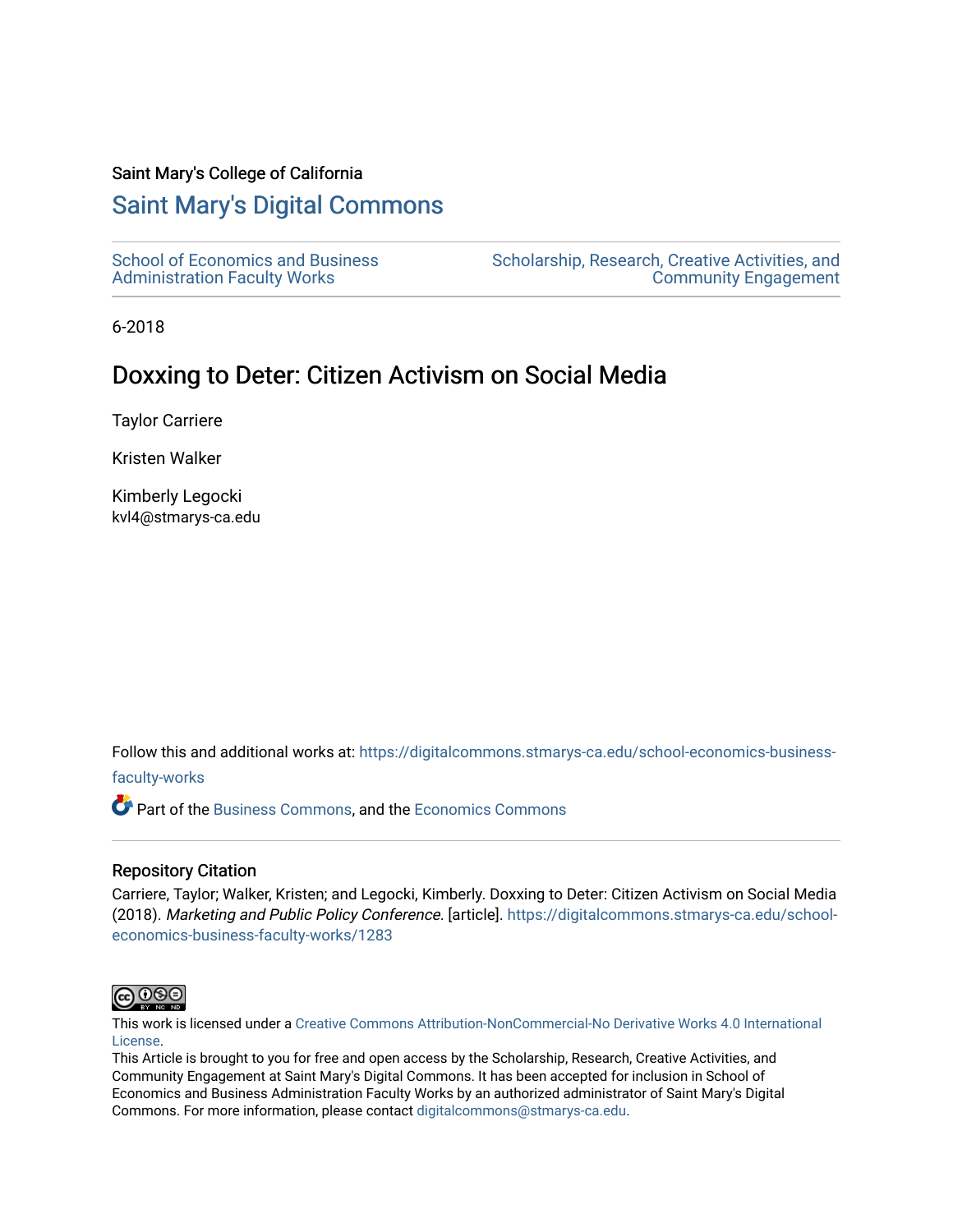#### **Doxxing to Deter: Citizen Activism on Social Media**

**"If you're not outraged, you're not paying attention."** ~Charlottesville victim Heather Heyer (Murphy 2017)

## **Introduction**

Outrage is a strong emotion and sometimes when people exhibit strong emotions they do not always pay attention to details. In this digital age, protestors (on any side of an issue) often act based their emotions and express opinions, feelings, and/or beliefs on social media. There are several instances when consumers express strong opinions about a company or brand using social media as the soap box. For example, after fashion designer Donna Karan defended film mogul Harvey Weinstein, a boycott began on Twitter against her struggling brand (Bhattarai 2017). Other expressions in recent times were the #GrabYourWallet movement, which boycotted retailers selling Trump family products, and the EpiPen petition that successfully created a savings card for users of the drug, after another price hike invoked consumer outrage seen on Facebook and Twitter (Chester 2016; Newcomb 2016; Sottile 2016). What happens when people utilize social media not only to express opinions, but to identify or shame others (i.e. doxxing)? Moreover, it is possible that perceptions of inaction by law enforcement, government, and/or lack of regulation increase the likelihood that people will take matters into their own hands. We seek to understand the marketing and policy implications in an era where personal information is exchanged often and readily available for discovery. Specifically, we posit that when government (or police) fail to act, protect, and regulate actions/behavior citizens will utilize social media to act, protect, and regulate actions/behavior.

### **Charlottesville, Virginia August 2017**

On August 12<sup>th</sup>, 2017, a white nationalist protest rally was held in Charlottesville, Virginia (Stolberg 2017; Rosenthal 2017). Due to the imminent removal of a statue of Robert E. Lee, white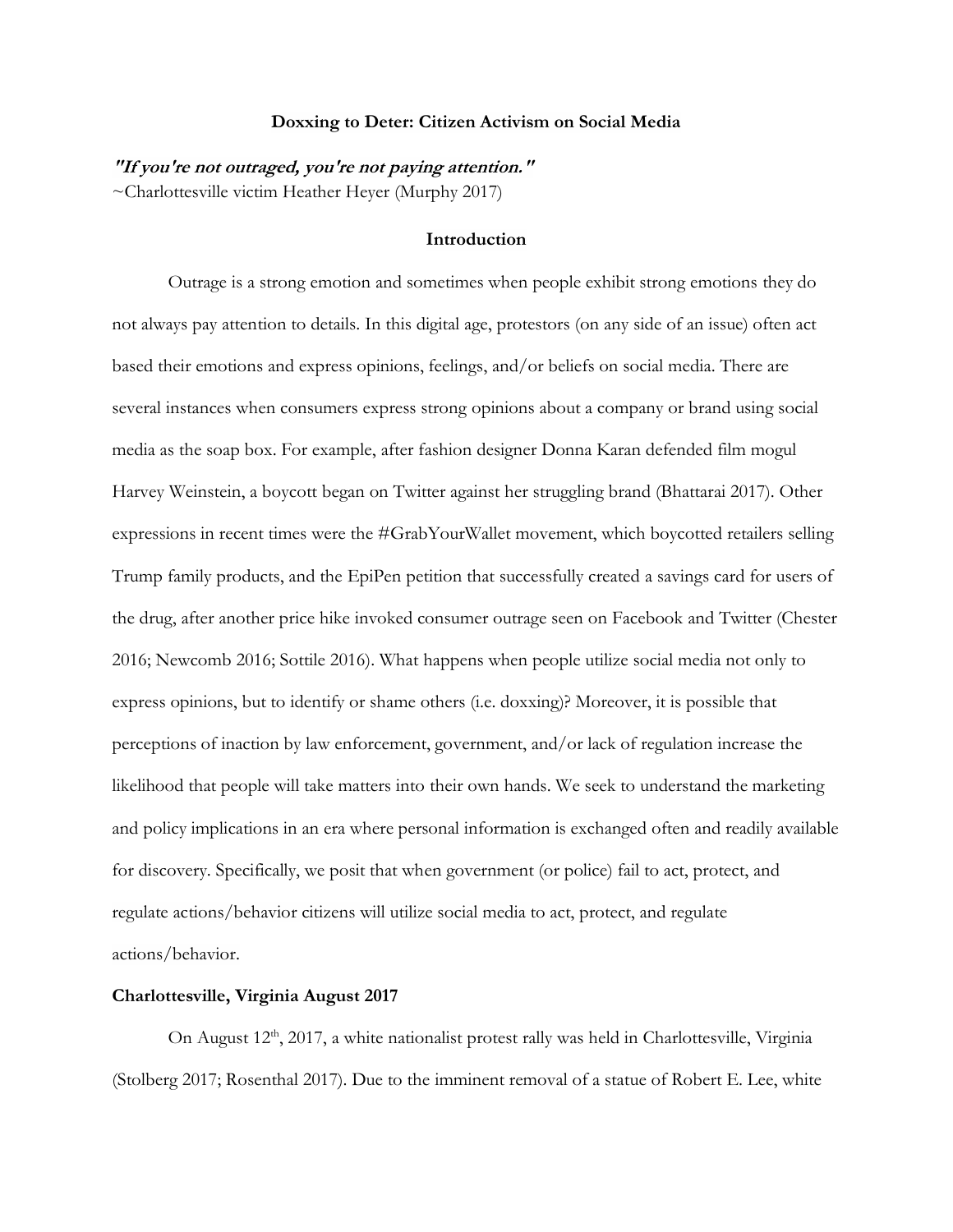nationalists had long planned this demonstration, dubbed "Unite the Right," though its execution went awry – the rally "exploded" into a wave of verbal and physical violence, impelling the governor to declare a state of emergency (2017). By Saturday afternoon, the gathering was declared an "unlawful assembly," and the Virginia National Guard arrived to clear the area as remaining protesters were arrested by police (2017). One day later, an online crowdsourcing campaign launched by @YesYoureRacist (alias of Logan Smith) and perpetuated by journalist @ShaunKing was used to identify demonstrators who attended white nationalist rallies in Charlottesville, Virginia on Friday evening and Saturday morning (Buchmann 2017). Beginning on August 13<sup>th</sup>, 2017, social media users began identifying demonstrators and tweeting their names to the account, using hashtags #Charlottesville, #ExposeTheAltRight, #GoodNightAltRight. @YesYoureRacist then attempted to corroborate the names with pictures from demonstrators' social media accounts with help. In other words, there was a call to crowdsource identifying information about those who attended the rally.

"Citizen Activists are grappling with how best to respond to white supremacists in real time, especially when it feels as if "the systems we have, the infrastructure we have, won't do anything. That's the place we're at and those are the questions we're sussing out," expressed online harassment researcher Caroline Sinders (Mother Jones). "Citizen activism" is a term ceaselessly used by media to define social media users negatively (and publicly) reacting to events, but what is "Citizen Activism" and what attributes best describe or typify it? We propose that citizen activism is emotional intensity and the frequency of posts (termed digital consumer activism) related to a protest and/or a political event.

Digital Consumer Activism is defined using two key dimensions in an event content analysis: frequency (number of times a consumer posted on social media) and emotional intensity (the discrete emotions expressed in their posts) (Legocki and Walker 2017). When citizens resort to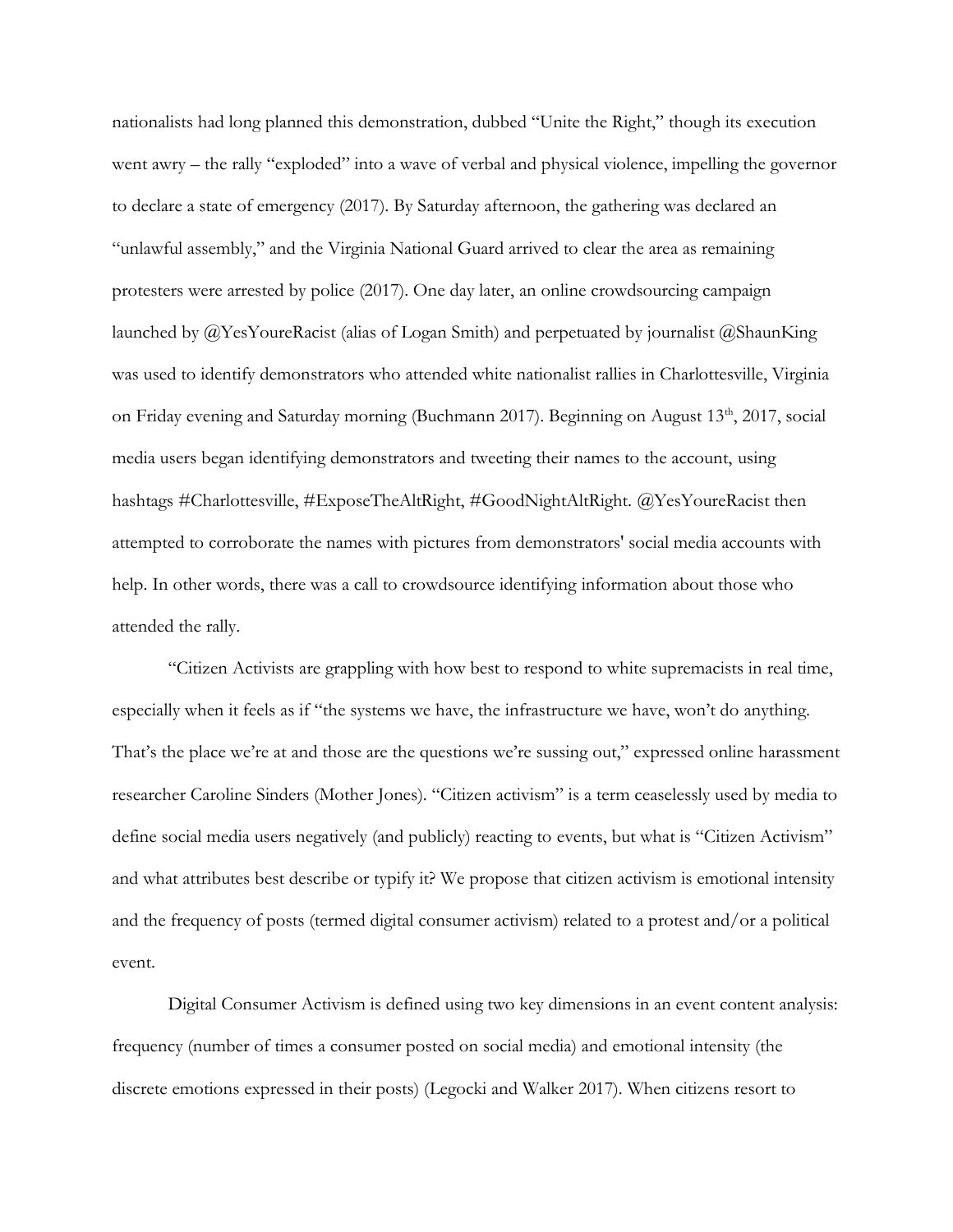employing social media to expose mass discontent, we postulate that there are unintended marketing and public policy consequences that arise. First of all, in an effort to induce a sense of remedial justice for those perceived as victims, the privacy of those that are deemed the "perpetrators" is undoubtedly compromised. Along with public shaming through identifying the participants of an event, as seen in the Charlottesville incident, there is a question of what harm may come to those exposed by these activists. As private data becomes increasingly accessible through a variety of "information brokers," those who sell consumer information to "help" marketers and perform "people searches," Citizen activists can more easily expose the addresses, occupations, and family members of those they are attempting to punish (Mirani and Nisen 2014). We suggest that the implications of citizens utilizing social media to regulate the actions/behavior of others may result in public shaming, privacy invasions, increased vulnerability, and harm to those exposed.

#### **Outrage on Social Media: Doxxing or Citizen Activism?**

Anger on social media has been examined in extant literature, though its relation to altering public policy has been researched minimally, with a focus in forum posts and opinion articles (Fahoury 2017). In terms of public policy, political frustrations have been exposed on various platforms, however, the discussion is largely based on annoyance from other users, and an overall lack of unity (Duggan 2016; Smith 2016). Previous studies discuss the infliction of harm on various brands through "hashtag" movements, and propose that marketers take note of the impact of social media on their reputation (Armano 2017). In our research, we grasp that first, an incident occurs, and the resulting consumer conversations/actions on social media are called 'doxxing,' and/or 'citizen activism' by some news sources. These conversations (organized by #hashtags) often occur on Twitter. The growing significance of information exchanges on Twitter wields the power to alter the outcomes of world events, as evidenced by the Twitter data we analyze. Social media continues to connect users, but the use of Twitter by government representatives and policymakers is blurring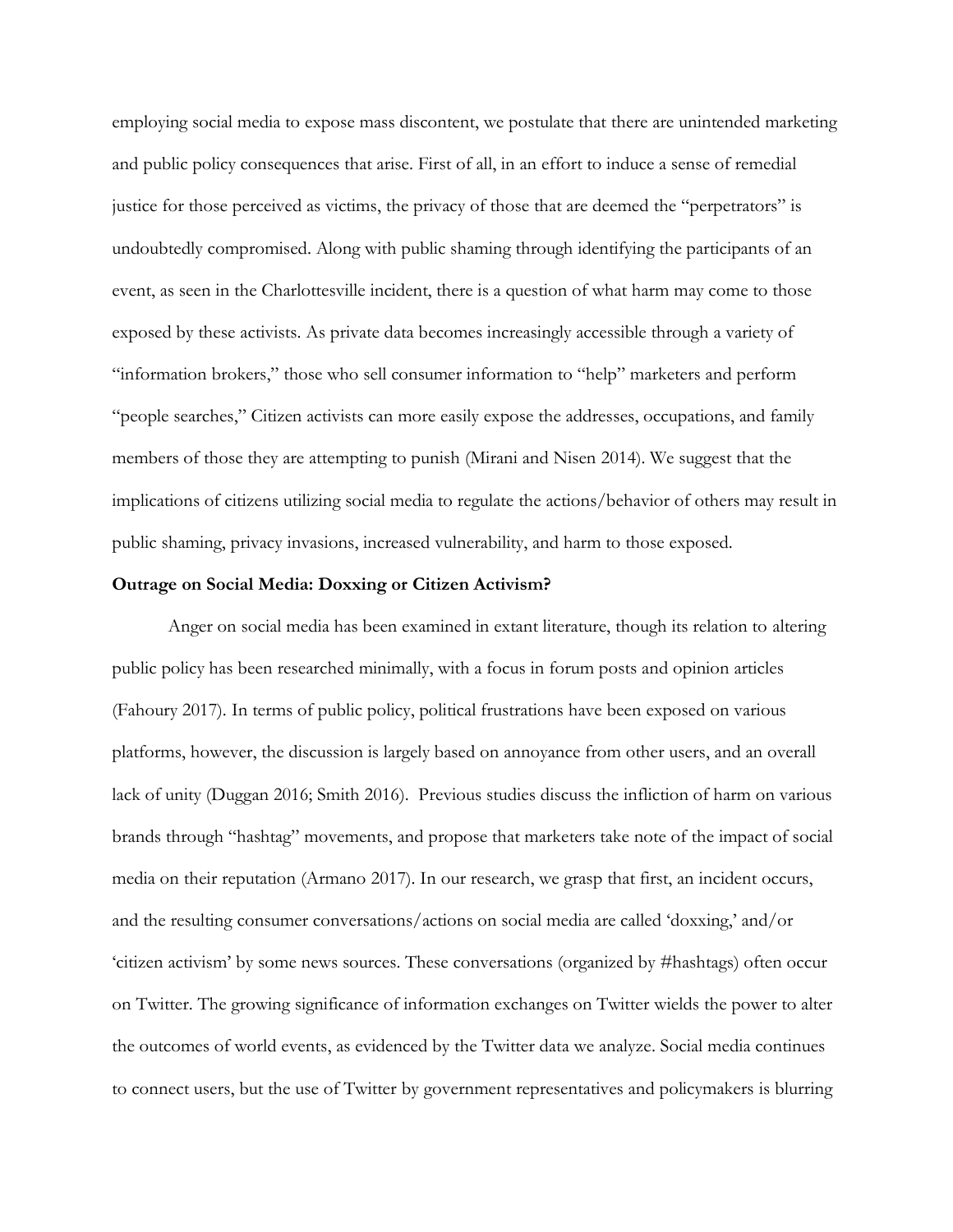the line between lighthearted, social exchanges and real-life implications. Twitter is increasingly utilized as a tool for mass, instant communication (i.e. President Donald Trump's controversial tweets) it may be that the true authority lies in the amount of 'noise' displayed through outrage, disappointment, and repetition. These consumer conversations on social media exhibit commonalities of a lot of conversations (frequency) involving anger (a level of emotional intensity).

In situations such as Charlottesville, the consumer response and reaction on social media happens before mainstream media, police, and/or the government can act/react to the event. The consumer response/reaction is now able to take advantage of the amount of information/data available on the Internet, regardless of its accuracy, and use it to identify, shame, 'out,' and in essence, take matters into their own hands. This has been exhibited with the #MeToo movement, a hashtag aimed to combat widespread sexual assault, as well as with #DeleteUber, a boycott against Uber after the service dropped its surge-pricing in the midst of a political protest (Isaac 2017; LaMotte 2017).

The concern is whether these activities by consumers on social media (Twitter in particular) are utilizing social media tools and abundance of information to assist police and regulators, or causing more harm and unintended consequences. Because there are negative connotations of doxxing, it is essential to explore the difference between doxxing and citizen activism. Though the terms are used interchangeably, we posit that doxxing differs from citizen activism, specifically by intent. As shown by our conceptual framework in Figure 1, applying deterrence theory and agency theory we posit that there is a difference between exhibiting shaming behavior online (doxxing) and exhibiting solution-oriented behavior (activism).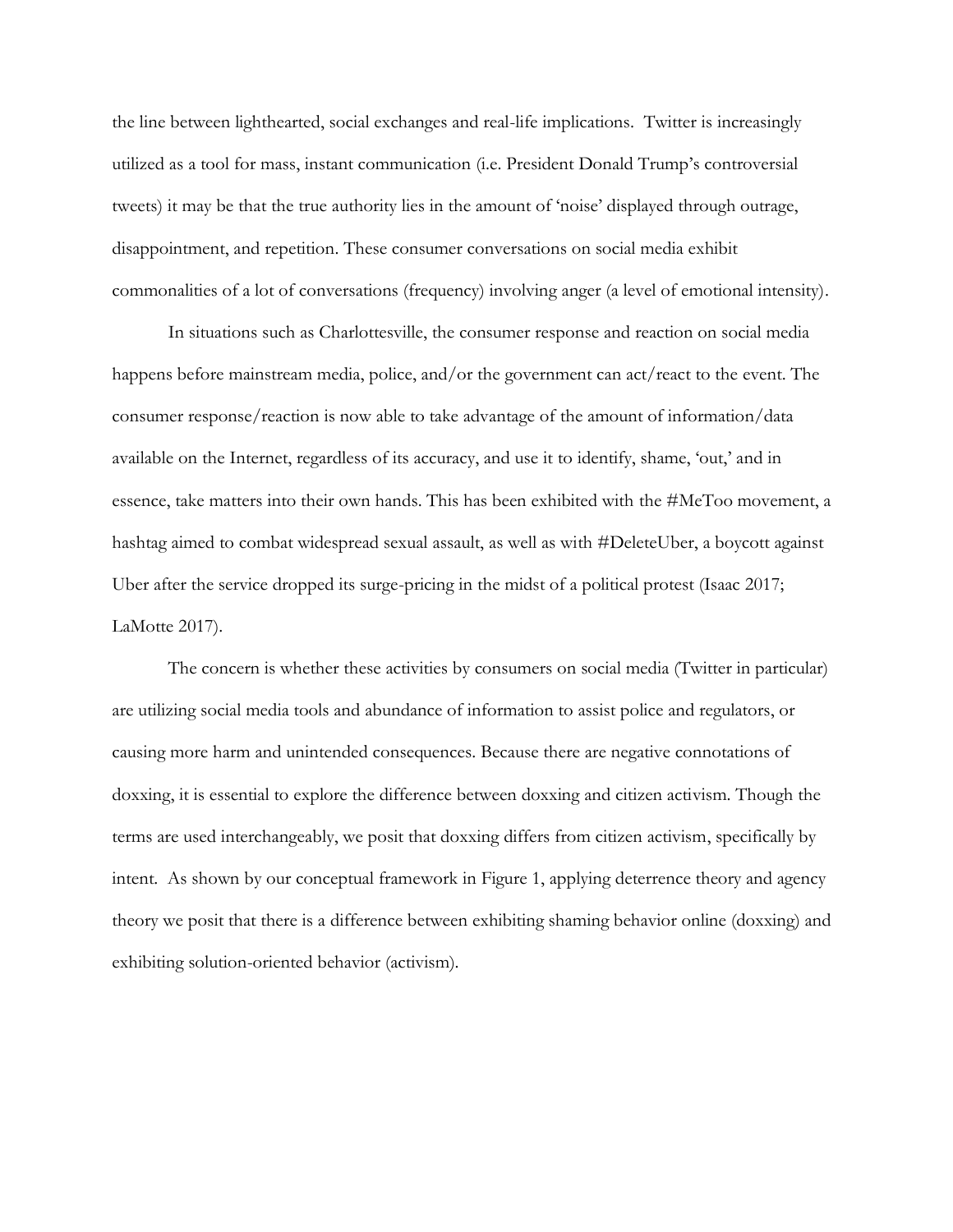Figure 1 Conceptual Framework



Academic research on doxxing is sparse. Studies that do exist are typically in research on privacy, yet the concept has not been explored in marketing (Buozis 2017; Douglas 2016). In extant research, doxxing is described as a tactic utilized by radical cyber activists, like Anonymous, to bring justice to those the group deemed as a threat to freedom (Coleman 2012). This literature defines doxxing as the "leaking" of PII (personally identifiable information), residing in a "legal grey zone" because mined information is accessible on public websites (2012). What are the implications for private information being publicly accessible, especially in times of civil unrest and "perceived injustice?" Though doxxing has been studied as how hackers responded to an incident (The Boston Marathon), our research will focus on the ease in which private data is attainable to any citizen with internet access (2017). Is it possible that the dissemination of private data, accessible to a growing number of other users, will push citizens to become 'forced public figures'? We will examine and the conflict between government regulation and citizen expectations of protection.

Other research further explains the "legal grey zone" in which doxxing resides, and the conflicting notion of social media regulation in a democratic world (2017). While extant studies pose the question as to whether doxxing is a form of direct democracy, they do not differentiate doxxing from activism, nor explain the unintended marketing or public policy consequences that result from citizens taking a situation into their own hands (2016; 2017). We will first explain both doxxing and citizen activism, and then discuss the repercussions of replacing public policy with shaming or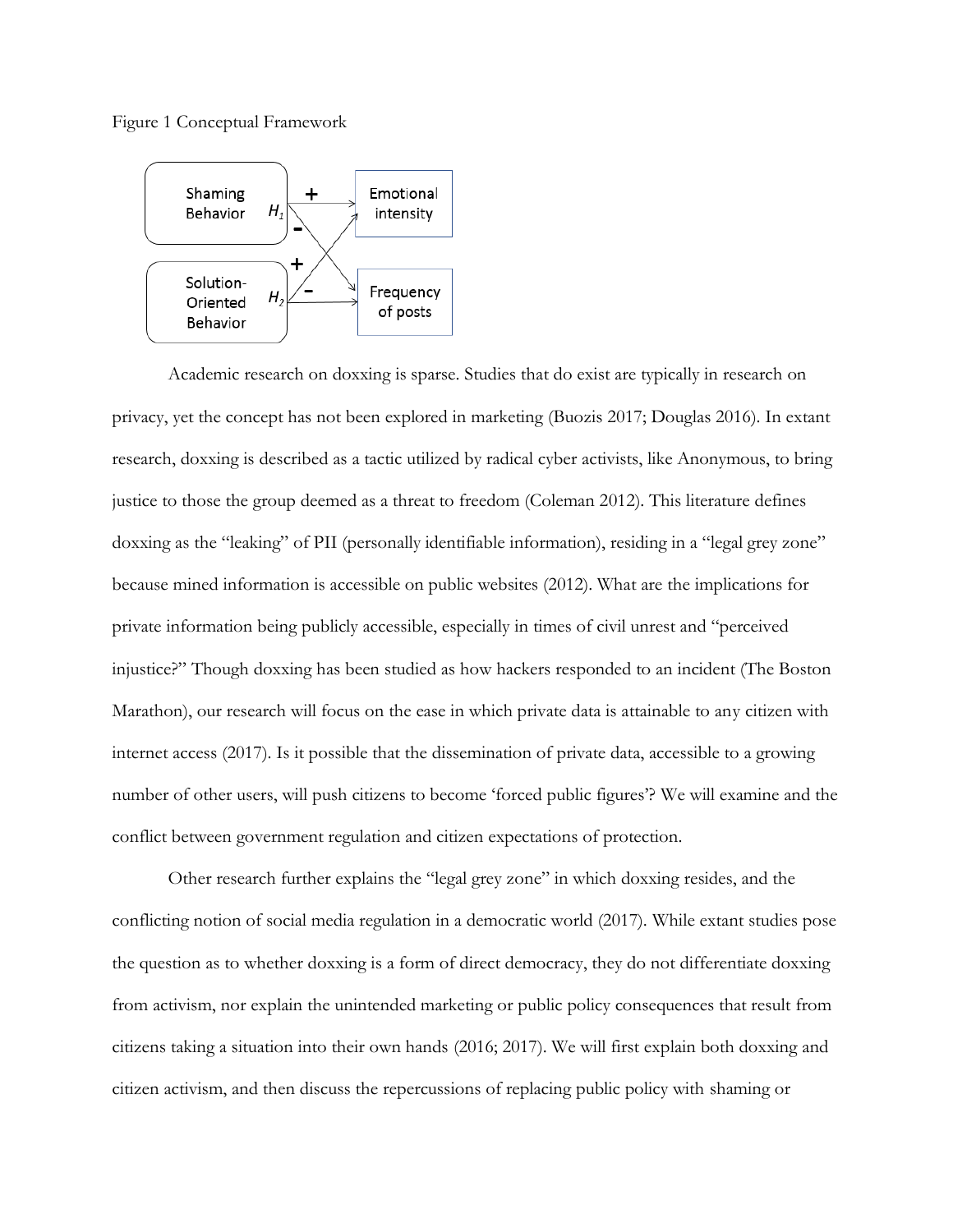solution-oriented behaviors. Is there a difference between doxxing and activism, based on shaming behavior versus solution-oriented behavior on social media? We posit these differences will be demonstrated by emotional intensity and frequency of content posted on Twitter.

## **Agency and Deterrence**

Agency theory explains that one party (agent) has responsibility to make decisions and/or perform duties for another party (principal) often on a contractual basis (Anderson, 1982). Though agency theory has been explored in marketing relationships, it has not yet been examined as a consequence of a lack of regulation from a citizen's government. It is important to note that the principal—agent problem has been examined as a conflict of the government acting for its own selfinterest (through colluding with businesses), though that does not apply to our study (Investopedia 2015). Extant literature posits that agency relationships are pervasive in marketing, as the agency relationship is a necessary component of all exchange transactions (Bergen 1992; Dutta 1992; Walker, 1992). We plan to exhibit the unintended public policy and marketing consequences from a unilateral agency relationship. This unilateral relationship exists when the citizen, or principal, is forced to become their own agent, as the government fails to act on their behalf. Other literature addresses the informal contract between the agent and principal, and assumes that the principal is dominant in the agency relationship (1992). While this study will not be discussing the formality of agency relationships, we will explain the capacity of this relationship in terms of government and citizen. Furthermore, this research has assumed that the principal is the organization, while the agent is the employee, or person who must undertake some action on the principal's behalf (1992).

Other marketing research in agency theory has not yet examined a role reversal, where the organization is the "agent" as opposed to the "principal." In our case, we propose an unfulfilled relationship, where the principal is the citizen, and the government should act as the agent, and regulation (action) is implemented for protection. However, in the Charlottesville incident, the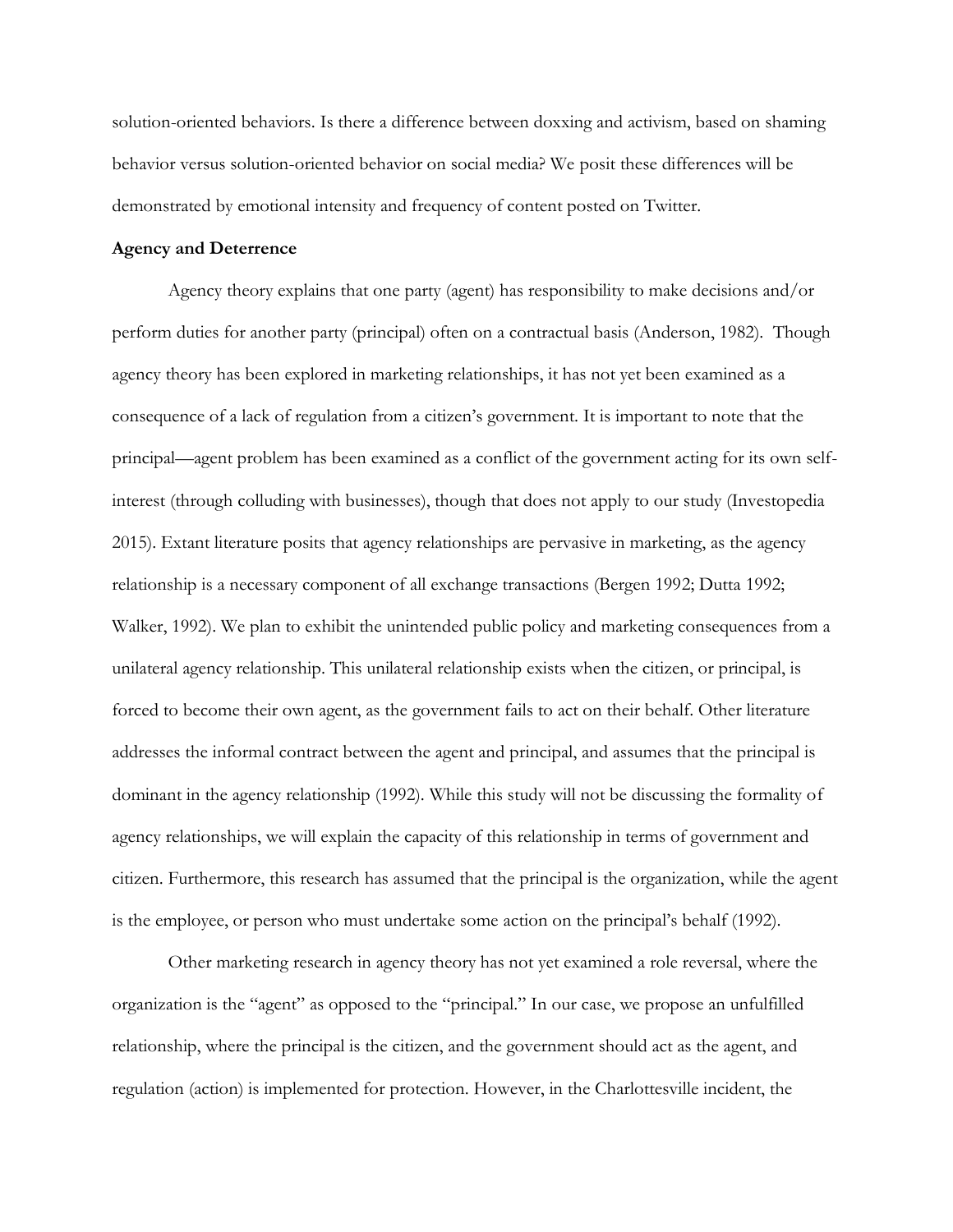government failed to act as the agent, thus forcing the citizen to take action, utilizing social media as their weaponry. We will further explain how this agency relationship creates citizen activists in our study. We posit that the occurrence of agency theory will first demonstrate the inception of citizen activism, which we will then distinguish from the act of doxxing. We hypothesize that a relationship will exist between a low emotional intensity, high frequency of posting and solution-oriented behavior (activism),

*H1: Shaming behavior (doxxing) will demonstrate high emotional intensity and low frequency of content posted.*

Deterrence theory has been examined in literature on digital piracy and marketing, however, not in the scope of activism as an implication for no governmental oversight. We plan to explore deterrence theory as the replacement for formal regulation, enacted by the unfulfilled agency relationship between the government and citizen. In a 2003 study, Galleta, Peace, and Thong found that a high level of punishment certainty, a punishment probability factor in deterrence theory, decreases illegal actions (2003). In our study, though protests are protected under the First Amendment, we will look at the "alt-left" in the Charlottesville incident as participants in a hate crime, which may be subject to prosecution. Some research examines the negative effects of punishment certainty on software piracy, but did not examine deterrence theory as a remedy for governmental silence, effective through digital means (2003). We will explain how citizen activists increased punishment severity, through publicly shaming the participants of the rally. We posit that one of the unintended consequences of deterrence theory will be an amendment to public policy, to satiate a necessity for accountability. Similarly, the presence of deterrence theory was examined bilaterally, in relationships between business organizations. Bilateral deterrence theory predicts that as total power between two groups increases, punitive acts decline, because both partners have greater exposure to loss (Kumar, Scheer. and Steenkamp 1998). This research explains that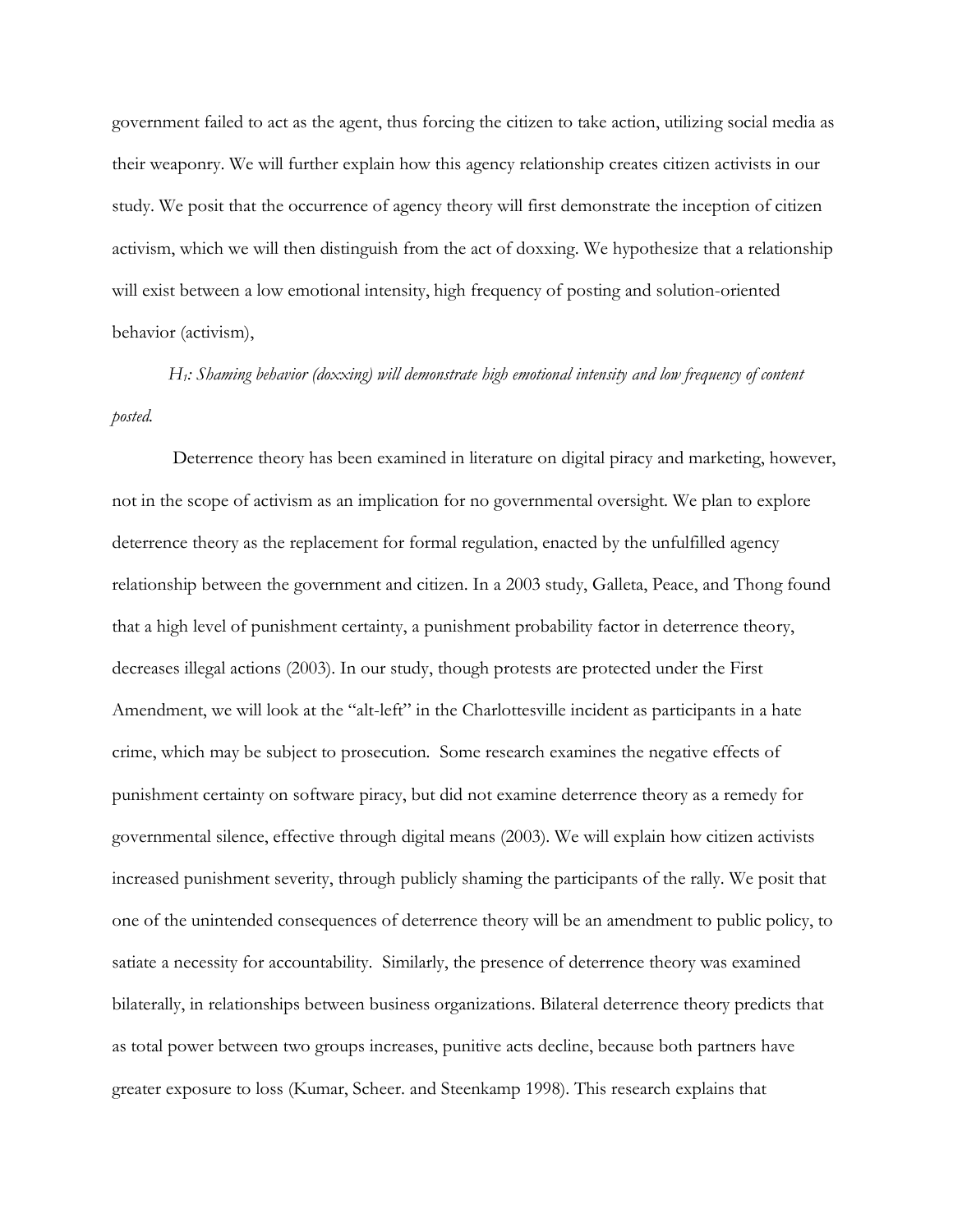asymmetric relationships are inherently unstable, with only symmetry deterring punitive acts (1998). We will expand on this theory as a vehicle for new public policy to be implemented, as the instability of the relationship between users of social media and victims of public shaming grows. Through the examination of tweets posted during Charlottesville, we hypothesize that as deterrence theory replaces actions by law enforcement or regulation, citizen activists posting content high in emotional intensity will be more likely to exhibit shaming behaviors but with lower levels of frequency. level of emotional intensity and a low frequency of content posted,

*H2: Solution-oriented behavior (activism) will demonstrate low emotional intensity and high frequency of content posted.*

## **Methodology**

### **Sample**

This study uses a mixed-methods approach for an exploratory analysis of social media content. The data set includes 79, 564 posted between and including August 14, to August 21, 2017. Tweets were downloaded using the Twitter Archiving Google Sheets (TAGS) system and included at least one of the following hashtags indicating an intentional participation in the Charlottesville conversation: #Charlottesville, #GoodNightAltRight or #ExposetheAltRight. To protect privacy., publicly visible userid handles and all geo-location information was removed. Eliminating duplicates, non-English, spambots, and other unrelated content (e.g. job postings) yielding a final usable dataset of 63,070 tweets.

### **Coding and Sentiment Analysis**

The data coding instrument was created following similar schemas used by marketing scholars in conducting sentiment analysis of social media content (Makarem & Jae 2015; Kumar & Sebastian 2012). Using intensity scores from Strauss & Allen's (2008) and Kumar & Sebastian (2012), discrete emotional words were categorized for "low", "medium" and "high intensity with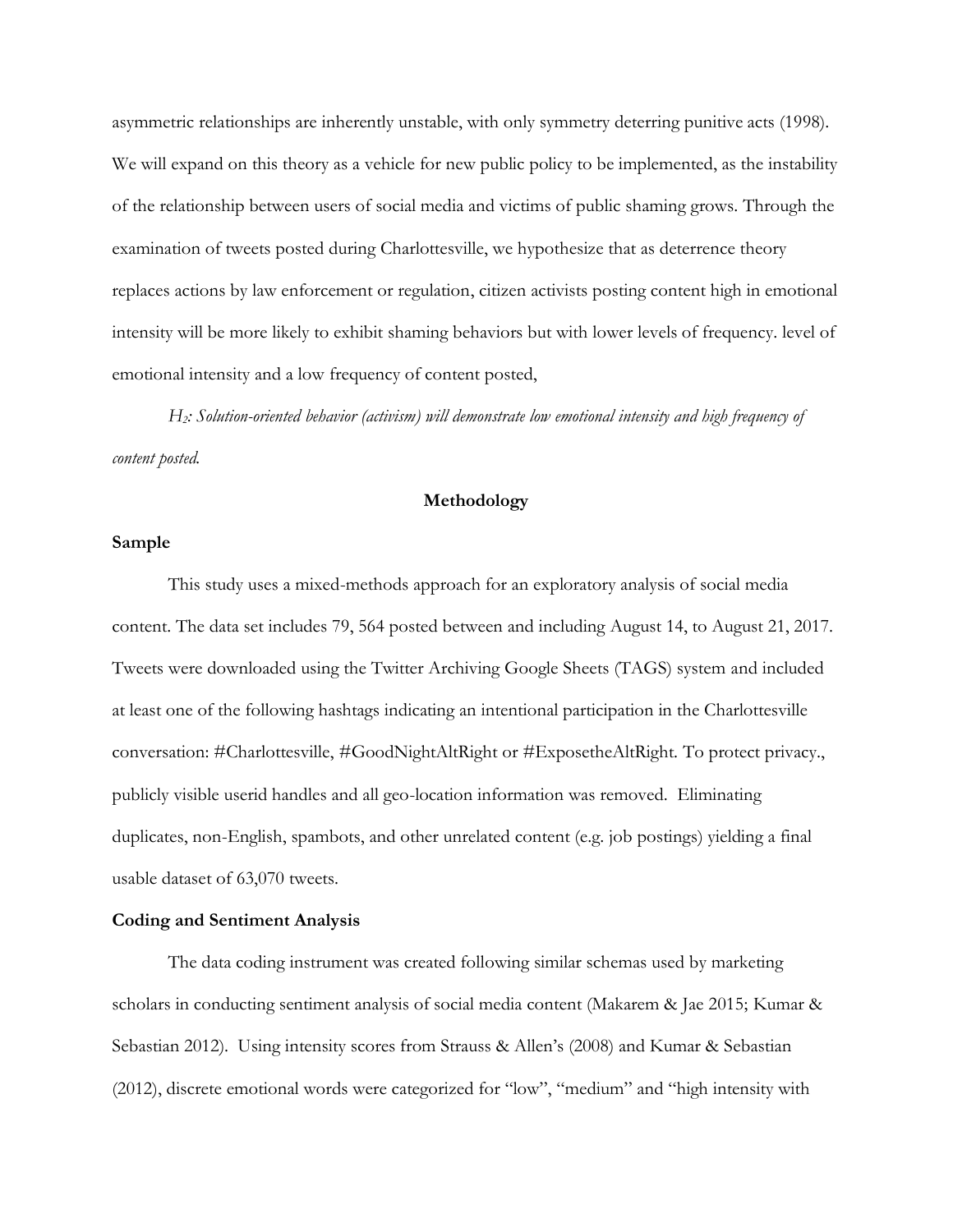points assigned. Points were also assigned for profanity and insult words. Word frequency analysis and coding was conducted using Nvivo qualitative analysis software. A total emotional intensity score was calculated for each of our two samples.

The analysis involved both inductive and deductive coding based upon Miles, Huberman, and Saldana (2013), with the authors using codes developed from extant theoretical literature as well as defining new codes identified in the tweets.

#### **Findings**

Adapting an approach from extant consumer emotion and behavior research (e.g. White & Yu 2005), the strengths of the relationship between the variables in our study were determined using Pearson's product-moment correlation coefficient. Preliminary analyses were conducted to ensure no violation of the assumptions of normality, linearity and homoscedasticity.

*H1: Shaming behavior (doxxing) will demonstrate high emotional intensity and low frequency of content posted.*

There was a strong, positive correlation between the emotional intensity of posted content and shaming-oriented behaviors (doxxing),  $r = .952$ ,  $n = 5$ ,  $p = .012$ , with high levels of emotional content associated with high levels of shaming behavior. No significant relationship was found between frequency and shaming behavior (p=.413). **Hypothesis 1 is partially accepted.** *H2: Solution-oriented behavior (activism) will demonstrate low emotional intensity and high frequency of content posted.*

No significant relationship was found between frequency and solutions-oriented behavior,  $r=-1496$ ,  $n=5$ ,  $p=.396$ , or emotional intensity and solutions-oriented behavior,  $r=.801$ ,  $n=5$ ,  $p=.104$ . **Hypothesis 2 is rejected.**

#### **Discussion/Implications**

Our research identified a strong statistical correlation between emotional intensity and shaming behaviors. As social media conversations heat up, the more likely it is for citizen activists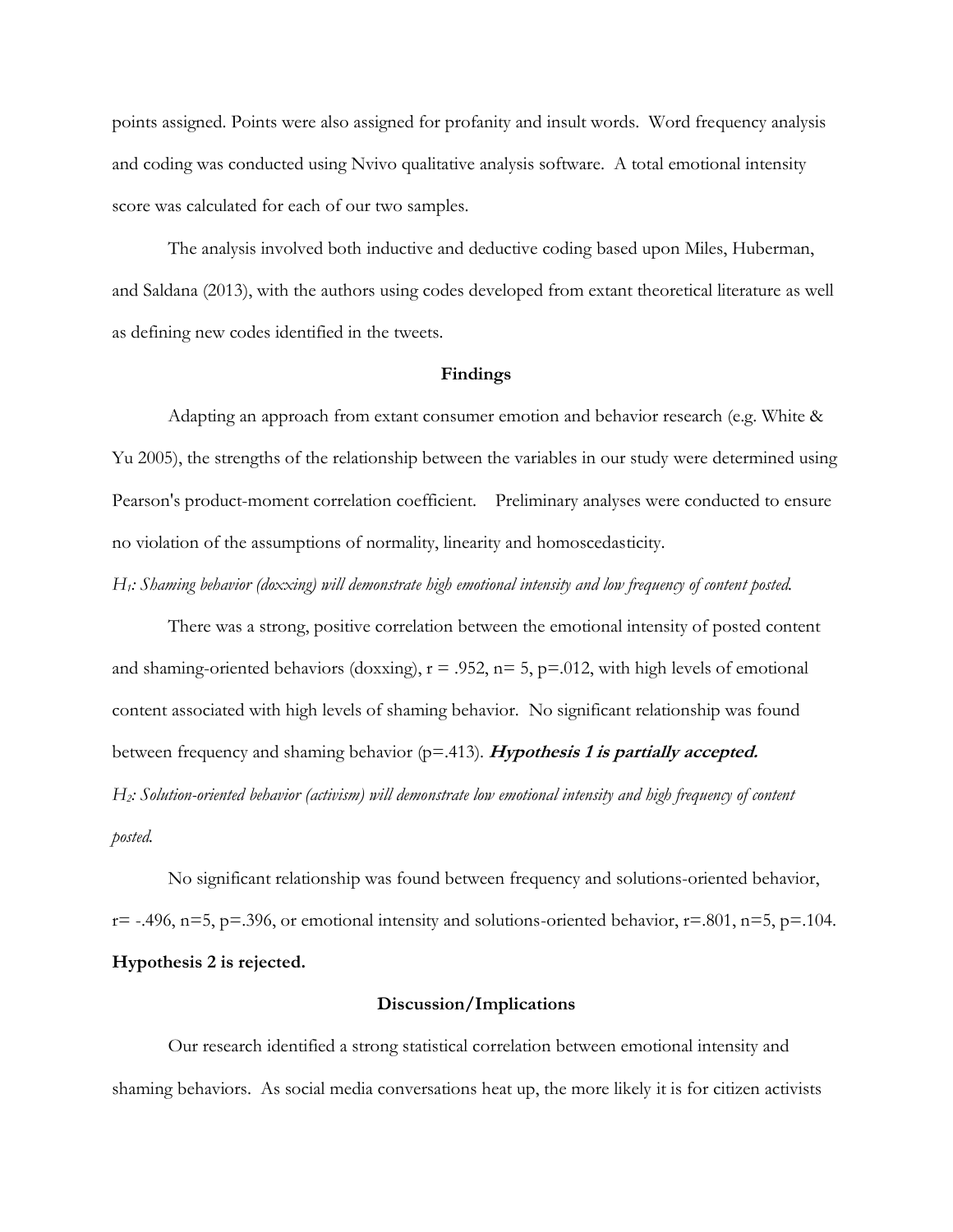to engage in doxxing. In addition to the unapproved dissemination of private data, citizens, like those engaging in the Charlottesville protests, become unintentional public figures creating a conflict between government regulation and citizen expectations of protection. For law enforcement tasked with investigating cybercrimes like doxxing, monitoring the emotional intensity level of online conversations may be useful in trying to thwart rather than react after the fact. We encourage future research in this area.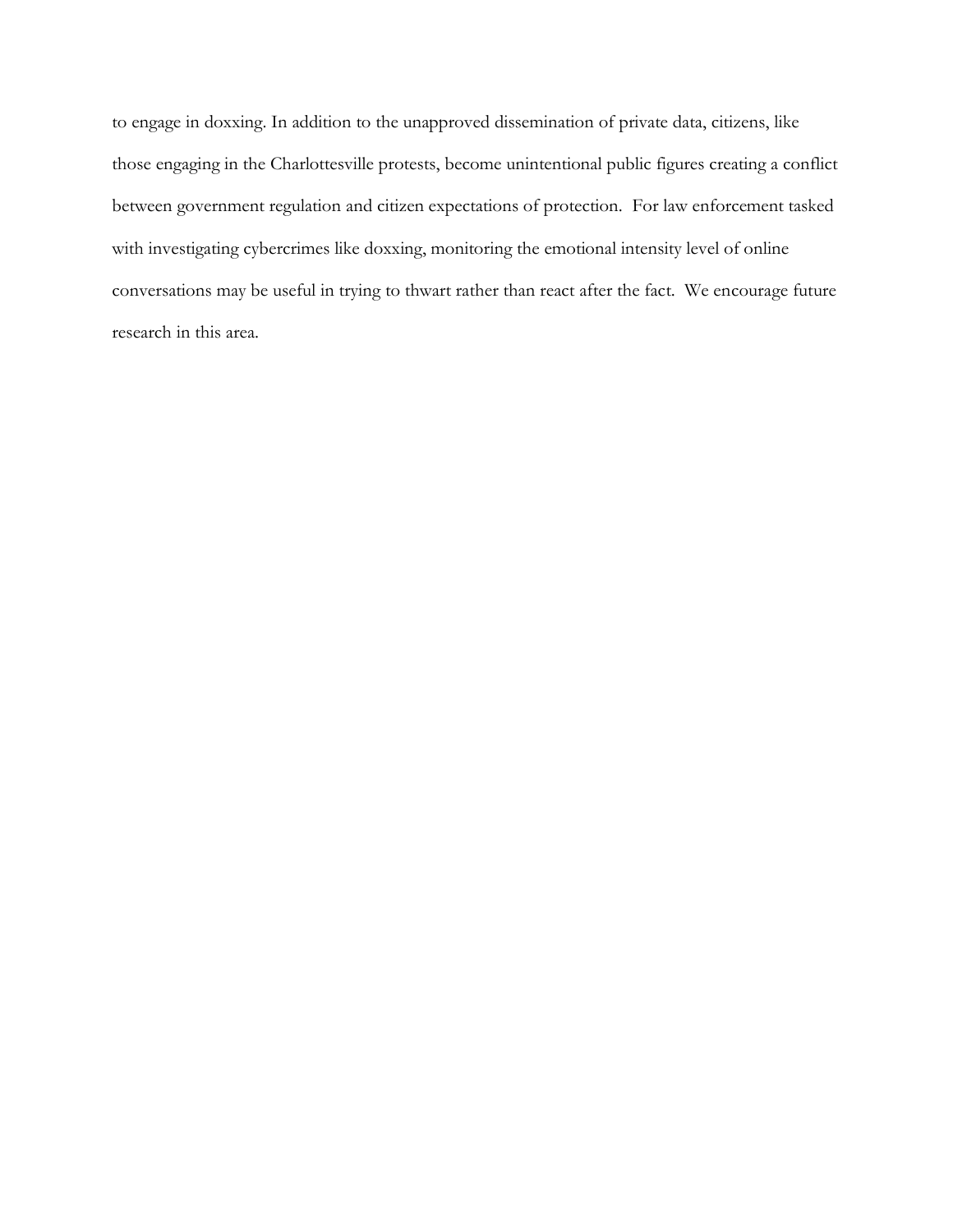## **References**

Armano, David (2017), "The Rise of Consumer Activism in an Era of Distrust," blog post, *Login + Emotion*, (January 30) (accessed October 25, 2017), [available at [http://darmano.typepad.com/logic\\_emotion/2017/01/consumeractivism.html\]](http://darmano.typepad.com/logic_emotion/2017/01/consumeractivism.html).

Balasubramanian, Sridhar, Bronnenberg, Bart J., and Peterson, Robert A. (1997), "Exploring the Implications of the Internet for Consumer Marketing," *Journal of the Academy of Marketing Science*, 25 (4), 329-343.

Bergen, Mark, Dutta, Shantanu, Walker, Orville C., and Jr. (1992), "Agency Relationships in Marketing: A Review of the Implications and Applications of Agency and Related Theories," *Journal of Marketing,* 56 (July), 1-24.

Bhattarai, Abha (2017), "'She just broke her brand': Donna Karan's defense of Weinstein is taking its toll," *Washington Post*, (October 12) (accessed October 26, 2017), [available at [https://www.washingtonpost.com/news/business/wp/2017/10/12/she-just-broke-her-brand](https://www.washingtonpost.com/news/business/wp/2017/10/12/she-just-broke-her-brand-donna-karans-defense-of-weinstein-is-taking-its-toll/?utm_term=.a89cf0bc0e24)[donna-karans-defense-of-weinstein-is-taking-its-toll/?utm\\_term=.a89cf0bc0e24\]](https://www.washingtonpost.com/news/business/wp/2017/10/12/she-just-broke-her-brand-donna-karans-defense-of-weinstein-is-taking-its-toll/?utm_term=.a89cf0bc0e24).

Buchmann, Arielle (2017), "'YesYoureRacist' IDs, Shames White Supremacists from March," *NBC,* (August 15), (accessed October 18, 2017), [available at [http://www.kare11.com/news/yesyoureracist-calling-out-white-supremacists-from-march-on](http://www.kare11.com/news/yesyoureracist-calling-out-white-supremacists-from-march-on-twitter-/464488005)[twitter-/464488005\]](http://www.kare11.com/news/yesyoureracist-calling-out-white-supremacists-from-march-on-twitter-/464488005).

Buozis, Michael (2017), "Doxing or Deliberative Democracy? Evidence and Digital Affordances in the Serial subReddit," *Convergence: The International Journal of Research into New Media Technologies*. Prepublished August 2, 2017, DOI: 10.1177/1354856517721809.

Chester, Tim (2016), "How Social Media Forced the Makers of EpiPen to Address their Ridiculous Price Hike," *Mashable*, (August 27), (accessed October 25, 2017), [available at [http://mashable.com/2016/08/27/epipen-price-hike-social-media/#u49e2..L65q3\]](http://mashable.com/2016/08/27/epipen-price-hike-social-media/#u49e2..L65q3).

Coleman, Gabriella (2012), "Beacons of Freedom," *Digital Frontiers,* 41(4), 62-71.

Day, George S. and Wensley, Robin (1983), "Marketing Theory with a Strategic Orientation," *Journal of Marketing,* 47 (Autumn), 79-89.

Dickerson, Caitlin and Hawes, Spencer (2017), "Heather Heyer, Charlottesville Victim, Cannot Be Silenced, Mother Says," *New York Times*, (August 16), (accessed October 15, 2017), [available at [https://www.nytimes.com/2017/08/16/us/charlottesville-heather-heyer-memorial-mother.html\]](https://www.nytimes.com/2017/08/16/us/charlottesville-heather-heyer-memorial-mother.html).

Douglas, David M. (2016), "Doxing: A Conceptual Analysis," *Ethics and Information Technology*, 18 (3), 199-210.

Duggan, Maeve and Smith, Aaron (2016), "The Tone of Social Media Discussions Around Politics," research report, Pew Research Center, (October 25), (accessed October 20, 2017), [available at [http://www.pewinternet.org/2016/10/25/the-tone-of-social-media-discussions-around-politics/\]](http://www.pewinternet.org/2016/10/25/the-tone-of-social-media-discussions-around-politics/).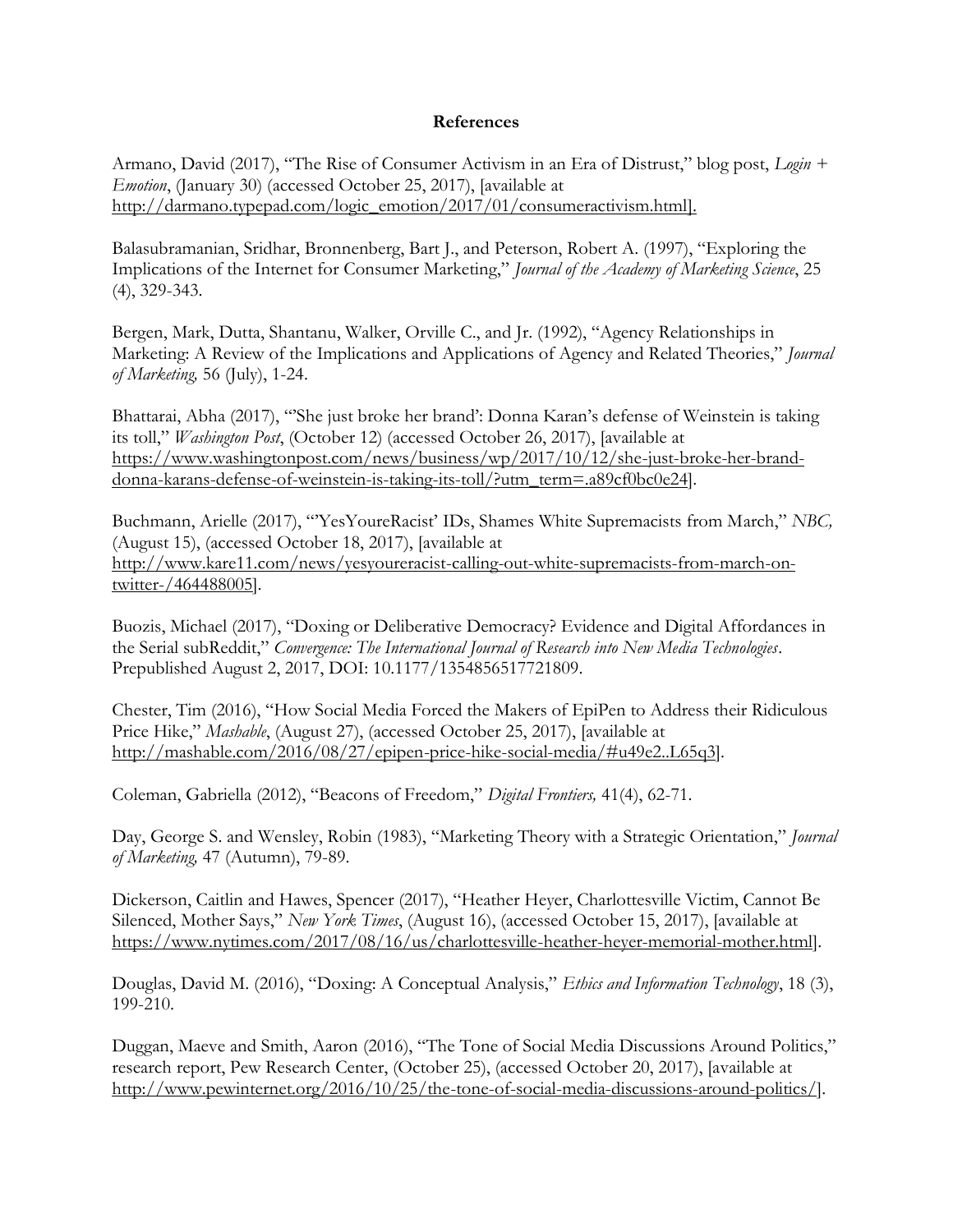Fakhoury, Rania (2017), "Can Social Media, Loud and Inclusive, Fix World Politics?," *The Conversation*, (March 19), (accessed October 25, 2017), [available at [https://theconversation.com/can-social-media-loud-and-inclusive-fix-world-politics-74287\]](https://theconversation.com/can-social-media-loud-and-inclusive-fix-world-politics-74287).

Galletta, Dennis F., Peace, A. G., Thong, James Y.L. (2003), "Software Piracy in the Workplace: A Model and Empirical Test," *Journal of Management Information Systems*, 20 (Summer), 153-177.

--------, (2015), "How is the principle agent problem manifested in the government?" Investopedia.com, (April 13), (accessed October 21, 2017), [available at [http://www.investopedia.com/ask/answers/041315/how-principle-agent-problem-manifested](http://www.investopedia.com/ask/answers/041315/how-principle-agent-problem-manifested-government.asp)[government.asp\]](http://www.investopedia.com/ask/answers/041315/how-principle-agent-problem-manifested-government.asp).

Kumar, Akshi, and Teeja Mary Sebastian (2012), "Sentiment Analysis on Twitter." *IJCSI International Journal of Computer Science Issues*, 9 (July), 372.

Kumar, Nirmalya, Scheer, Lisa K., Steenkamp, and Jan-Benedict E.M., (1998), "Interdependence, Punitive Capability, and the Reciprocation of Punitive Actions in Channel Relationships," *Journal of Marketing Research,* 35 (May), 225-235.

Isaac, Mike (2017), "What You Need to Know About #DeleteUber," *New York Times,* (January 31), (accessed October 21, 2017), [available at [https://www.nytimes.com/2017/01/31/business/delete](https://www.nytimes.com/2017/01/31/business/delete-uber.html)[uber.html\]](https://www.nytimes.com/2017/01/31/business/delete-uber.html).

LaMotte, Sandee (2017), "How #MeToo Could Move from Social Media to Social Change," *NBC,*  (Updated October 30), (accessed October 25, 2017), [available at [http://www.cnn.com/2017/10/30/health/metoo-legacy/index.html\]](http://www.cnn.com/2017/10/30/health/metoo-legacy/index.html).

Makarem, Suzanne C., and Haeran Jae (2016), "Consumer Boycott Behavior: An Exploratory Analysis of Twitter Feeds," *Journal of Consumer Affairs,* 1 (Mar), 193-223.

Mirani, Leo and Nisen, Max (2014), "The Nine Companies That Know More About You than Google or Facebook," research report, *Quartz Media*, (May 27) (accessed October 25, 2017), [available at [https://qz.com/213900/the-nine-companies-that-know-more-about-you-than-google](https://qz.com/213900/the-nine-companies-that-know-more-about-you-than-google-or-facebook/)[or-facebook/\]](https://qz.com/213900/the-nine-companies-that-know-more-about-you-than-google-or-facebook/).

Murphy, Jim. (2017), "Top Human Rights Tweets of the Week: If You're Not Outraged, You're Not Paying Attention" - Heather Heyer's Last Facebook Post," *Human Rights Watch,* (August 18) (accessed October 30,2017), [available at https://www.hrw.org/news/2017/08/18/if-youre-notoutraged-youre-not-paying-attention-heather-heyers-last-facebook-post].

Newcomb, Alyssa and Sottile, Chiara A. (2017), "For Grab Your Wallet's Shannon Coulter, There's No Quitting," *NBC*, (April 25), (accessed October 25, 2017), [available at [https://www.nbcnews.com/tech/tech-news/grab-your-wallet-s-shannon-coulter-there-s-no](https://www.nbcnews.com/tech/tech-news/grab-your-wallet-s-shannon-coulter-there-s-no-quitting-n742236)[quitting-n742236\]](https://www.nbcnews.com/tech/tech-news/grab-your-wallet-s-shannon-coulter-there-s-no-quitting-n742236).